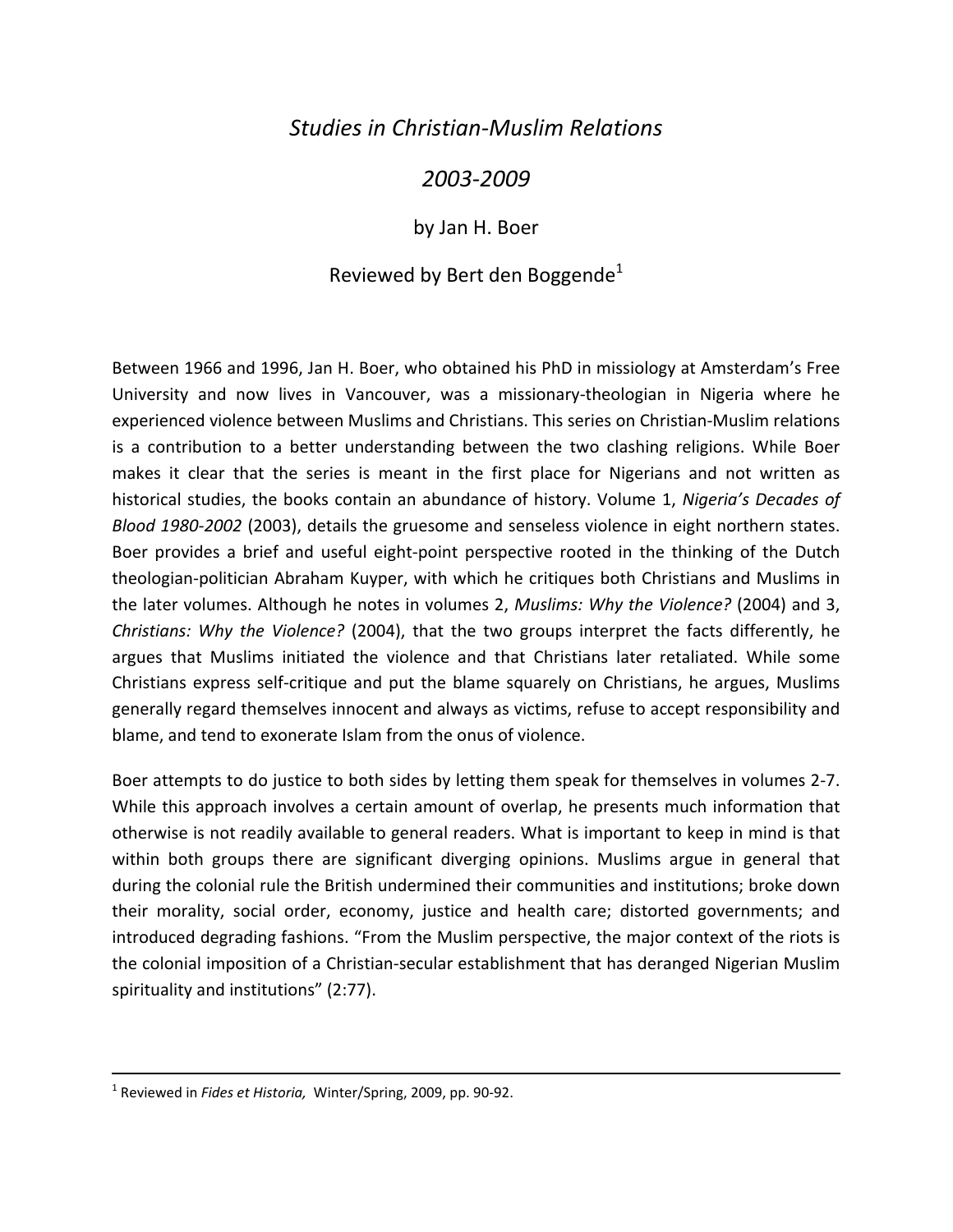While on the surface there are numerous causes for the violence as described in volumes 2 and 3, Boer has looked below the surface and found two major issues that he argues are at the heart of the violence: secularism and *sharia.* The titles of the volumes 4 and 5, *Muslims: Why We Reject Secularism* (2005) and *Christians: Secularism Yes and No* (2006), are indicative of the different perspectives. Many Christians are ambiguous about secularism. They see it as a way to survive against Muslim intentions to make Nigeria a Muslim state in which they fear becoming *dhimmis*, second class citizens without political rights and whose religion often is threatened. Muslims complain that the colonial system introduced the "demonic virus of secularism," which they regard as an antithesis to Islam. They reject a common Christian distinction between secularism and secularity, regarding both as undermining their wholistic perspective of the human being and as trivializing religion by making it a private matter. The human being, they argue, is first and foremost a religious being. Secular dualism undermines Islam and makes reason supreme to divine revelation, thus subordinating religion. Boer agrees with their perspective. "I submit that Christians and Muslims are both potentially better off with each other than with secularism," he states (1:16). Without providing evidence, he also suggests that Nigerians, fed up with the violence, may return to a sanitized form of traditional religion or to an African version of secularism.

Secularism, about which Boer gives a short historical overview in volume 4, has pervaded much of Nigerian life. For instance, in politics it introduced neutrality, whereas Muslims hold that "the art of governance ought to take second place to religion" (2:133). They would agree with Boer that "neutral objectivity is a secular myth" and that "secularism becomes the religion of a secular state" (4:21, 53). They complain that in education it excludes morals, resulting, they argue, in mental slavery to Western European-American capitalist imperialism or Eastern European-Asian Marxist socialism. Although for Boer secularism and Christianity are antonyms, for Muslims and many Christians they are synonyms. With such different understandings, it is not a surprise that there is confusion and misunderstanding, giving credence to Boer's observation that the parties are no longer listening to each other. It may be noted that the Hausa have no term for secularism, a good indication of the foreignness of the concept.

Issues related to secularism could be regarded as a subset of those raised by sharia, a topic described in volumes 6, *Muslims: Why Muslim Sharia Law* (2007), and 7, *Christians: Why We Reject Muslim Law* (2008). While Boer makes it very clear that sharia is a way of life, he still concentrates on the legal aspects, even though this constitutes only 10 percent of what sharia means. The reason may be that in 1999, Zamfara State introduced sharia, followed shortly thereafter by eleven other states. Not all of the states introduced sharia in the same way, and Boer surveys some of them. The (re)introduction of sharia could be regarded as a "case of a colonized people trying to reclaim their values in the post-colonial period" (6:119). While one can sympathize with Muslims who want to live according to sharia  $-$  a system of rules and